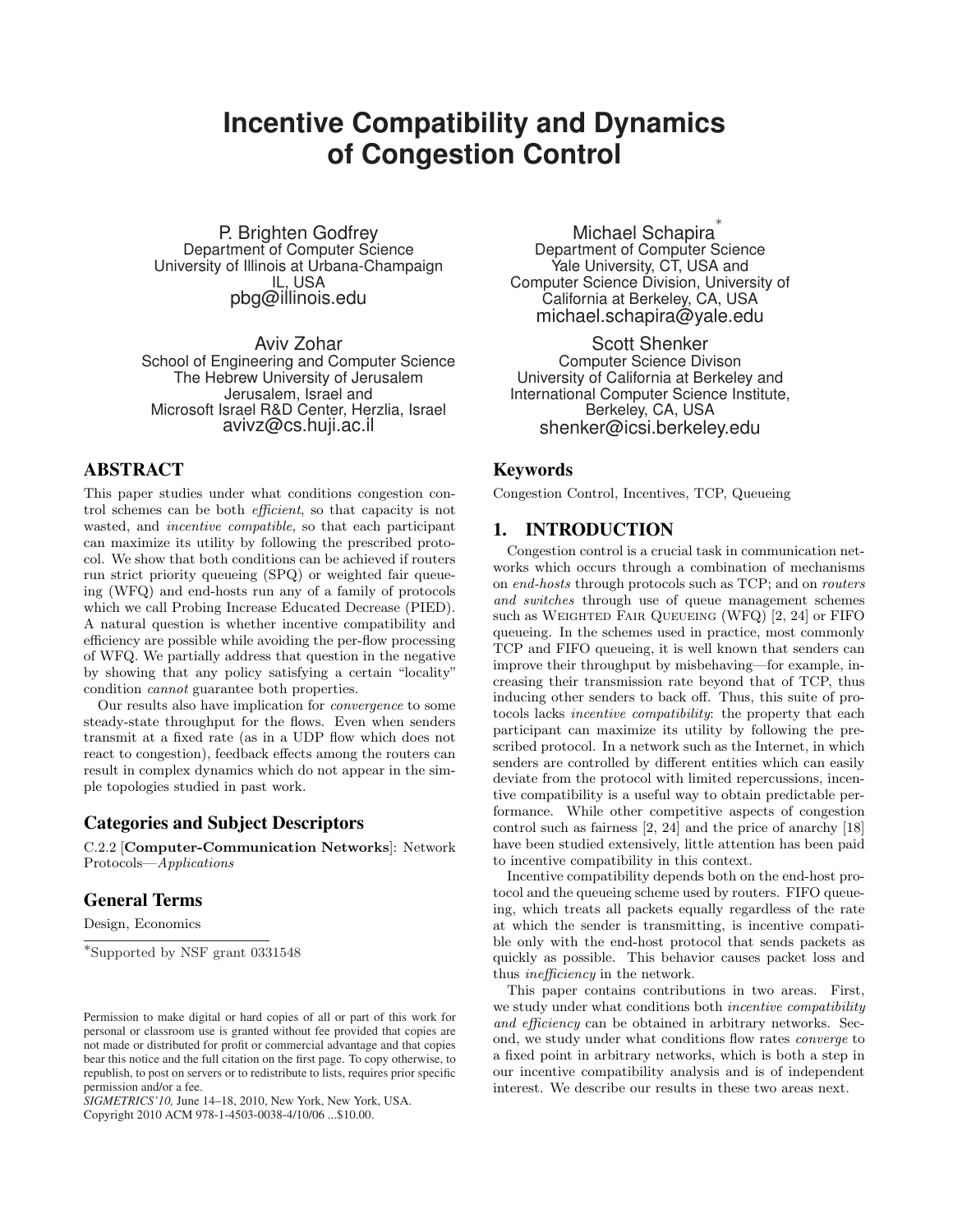Incentive compatibility. We present a family of end-host congestion control protocols called Probing Increase Educated Decrease (PIED), in which the source gradually increases its transmission rate until it encounters packet loss, at which point it decreases its sending rate to the throughput that the receiver observed—unlike TCP, which backs off more dramatically. We show that if each end-host runs a PIED protocol (not necessarily the same one), and the routers use a queueing policy like WFQ or Strict Priority Queueing (SPQ) (with coordinated weights or priorities), then the network converges to a fixed point. Moreover, this fixed point is efficient, in the sense that there is no packet loss and no needlessly unused link capacity. We show that this convergence process is also incentive compatible and collusion-proof: assuming that end-hosts care about their throughput, no sender or coalition of conspiring senders can obtain a better throughput by running a protocol other than PIED. These results follow intuitively from the isolation between flows provided by WFQ and SPQ.

A natural question is whether incentive compatibility and efficiency are possible while avoiding the per-flow processing of WFQ and SPQ. Consider, for example, the following queueing policy, which we call local weighted fair queueing  $(LWFQ)$ : at each router, packets are grouped into "superflows" such that all packets in each superflow have the same previous and next hops; then, WFQ is run among these superflows. LWFQ clearly does not have the same fairness properties as WFQ, but does it provide enough isolation to enable incentive compatibility?

Unfortunately, this is not the case. In fact, we show that any queueing scheme which is  $local$ — in the sense that treatment of packets at each router depends only on the portion of the packet's path near the router — cannot be both incentive compatible and efficient. The intuition is that any local scheme can be made to behave like FIFO QUEUEING on some topologies. This indicates that obtaining incentive compatibility requires examination either of remote portions of the packet's path or of other information carried by the packet, as in CSFQ [26].

Convergence. A key step in the above analysis, and a fundamental property of independent interest, is convergence of the network to an equilibrium, in terms of the rates that packets are sent and received on end-to-end flows. A long line of research has characterized the dynamic behavior of various combinations of end-host protocols and router queueing policies. The large majority of past work focuses on the case of a single congested router or on simple networks such as a series of several congested routers [8]. In this paper, we study the general case in which the network is arbitrary and there may be multiple points of congestion.

Suppose each source in a network sends at a fixed rate, such as a UDP flow which does not react to congestion. One might expect that because the flow is sent at a constant rate, it will therefore be received at a constant rate (albeit at a lower rate than the flow was sent, if it encounters congestion). This is true for simple networks such as a single router or series of several routers. However, we show that complex feedback behavior among routers, absent in the well-studied simpler topologies, can arise in the general case. Our results for queueing policies give a spectrum of convergence behavior:

• If routers use WFQ or SPQ with weights or priorities that are not coordinated across routers (as may occur,

for example, due to a configuration error or simply different policies in different autonomous systems), flows' throughputs may permanently oscillate. Throughputs may also converge to one of multiple different equilibria depending on initial conditions and timing.

- When routers use WFQ or SPQ and each flow has the same priority or weight on all the links it traverses, we show that the flows' throughputs are guaranteed to converge to a single fixed point in finite time.
- If routers use FIFO QUEUEING or any other local queueing policy (according to the above definition), only asymptotic worst-case convergence is possible, unlike the exact convergence of WFQ and SPQ. However, we show that a fixed point always exists; and the network will converge asymptotically to this fixed point if there is only a single "cycle of dependencies" (to be defined precisely later). We leave open the question of whether convergence is guaranteed in general.

Interestingly, our sufficient condition for exact convergence (i.e., using WFQ or SPQ) is also sufficient for incentive compatibility and efficiency; and our necessary condition for exact convergence (i.e., non-locality) is also necessary for incentive compatibility and efficiency. Note, however, that there is a large gap between these necessary and sufficient conditions.

Our results use a fluid-flow model for analysis. We validate the model with a discrete-event simulation of several of the convergence phenomena described above. However, we do not claim that the convergence problems that we demonstrate are likely to be common in real-world networks. Instead, we believe the importance of this work is analogous to the fact that BGP routes on the Internet may oscillate [27]: given the importance of incentives, efficiency, and convergence, it is desirable to know how a network designer can guarantee these properties.

Organization of the paper. We introduce our model of the network in Sec. 2. We analyze convergence with fixedrate senders in Sec. 3, and incentive compatibility and efficiency in Sec. 4. We discuss related work in Sec. 5 and conclude in Sec. 6.

# 2. MODEL

# 2.1 The Network Model

We represent the communication network by a directed graph  $G = (V, E)$ , where the set of vertices V represents routers and end-hosts, and the set of edges E represents data links. Each directed edge  $e \in E$  has a capacity  $c_e > 0$ representing the link's bandwidth. Each end-to-end connection (flow) in the network is defined by a pair of sourcedestination vertices (the communicating hosts), and a path in the network through which data flows between these endhosts. The path that connects two end-hosts is determined by underlying routing protocols, and is considered fixed in our model. The transmission rate of each source vertex i is bounded from above by some maximum possible influx  $f_i > 0$ .

At each point in time, the state of the network is characterized by the transmission rate of each source vertex and by the (real-valued) rate each flow has across each link. At any given point in time, the rates of a certain connection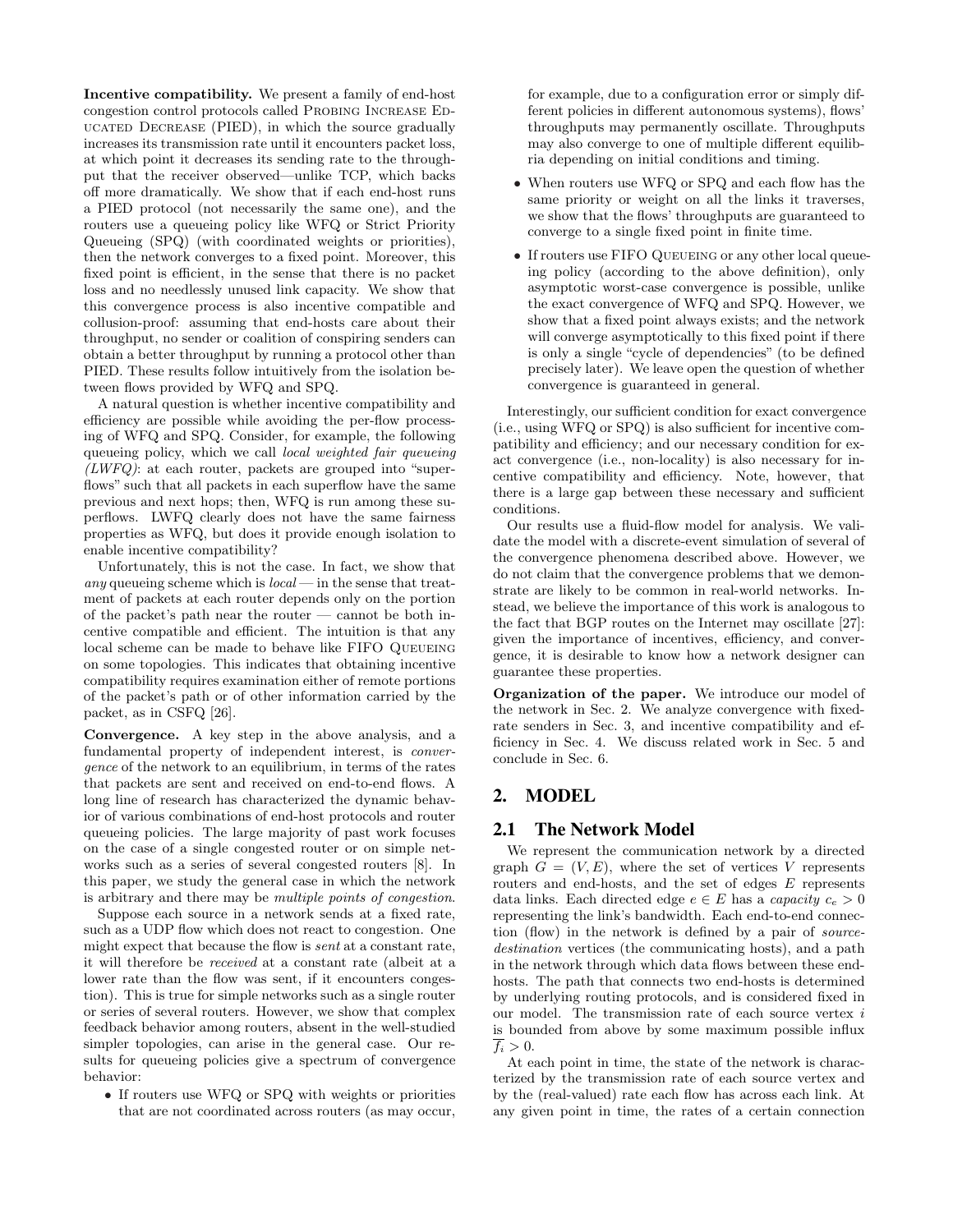across several edges are not necessarily consistent, as the flow at a point far from the source is composed of packets that have been sent some time ago, while closer links to the source carry newer packets that may have been transmitted at a different rate. Our first step is to determine, given arbitrary initial rates, whether the flow rates will converge, and if so, to what values. These congestion control dynamics are determined by two algorithms: the routers' queue management policies, which dictate how routers discard excess traffic when links' capacities are exceeded, and the congestion control protocol executed by the end-hosts, which dictates the way in which source nodes adjust their transmission rates. The timing of these processes' reactions depends on non-deterministic delays due to processing, link latency, end-to-end packet acknowledgements, and so on. To model this uncertainty, our model assumes essentially arbitrary adversarially-controlled timings.

More formally, we consider an infinite sequence of discrete time steps  $t = 1, 2, \ldots$  at which end-host and router reaction occurs. These discrete moments denote only ordering between events, rather than absolute real-time values. In each time step  $t$ , some subset of the end-to-end connections, and some subset of the links, is activated. Each end-host that is activated adjusts its transmission rate according to its congestion control protocol. Each link activation represents the update of connections' flow rates along that link according to the link's queue management policy applied to the current incoming flow rates at that link. We assume that the timing of activations does not permanently starve any end-host or link of activations, but is otherwise arbitrary.

Mapping this model onto the real world, intuitively, an end-host is activated when it receives feedback from the receiver causing an adjustment in transmission rate. A link is activated when its incoming flow rate changes, and would trigger downstream activations after a delay due to the latency of the link.

## 2.2 Queue Management Policies

Routers' queue management policies specify how a link's capacity is shared between the flows that reach that link. We let  $K(e)$  denote the end-to-end connections whose paths go through edge  $e \in E$ , and let  $f_i(u)$  denote connection i's flow at node  $u$ . We then define a queue management policy as follows.

DEFINITION 1. Let  $e = (u, v) \in E$  and let  $1, \ldots, k$  be the connections in  $K(e)$ . A queue management policy for e is a function

$$
Q_e: (\mathbb{R}_+)^k \to (\mathbb{R}_+)^k
$$

that maps every k-tuple of incoming flows  $f_1(u), \ldots, f_k(u)$  to a k-tuple of outgoing flows, or "capacity shares",  $(\tilde{f}_1(v), \ldots, \tilde{f}_k(v))$ , such that:

- $\forall i \in \{1, ..., k\}$   $f_i(u) \geq \tilde{f}_i(v)$  (a connection's flow leaving the edge cannot be bigger than that connection's flow entering the edge); and
- $\sum_{i=1}^{k} \tilde{f}_i(v) \leq c_e$  (the sum of connections' flows leaving the edge cannot exceed the edge capacity).

We next define in the context of our model the queue management policies that we will analyze later.

Strict Priority Queueing (SPQ). SPQ assumes that types of traffic can be differentiated and assigned to separate FIFO queues with higher priority queues always processed to completion before lower priority queues are considered. More formally:

DEFINITION 2. An edge  $e = (u, v)$  has a STRICT PRIOR-ITY QUEUEING policy if it allocates capacity in the following manner: There is some fixed order over the connections in  $K(e), 1, \ldots, k.$ 

- If  $f_1(u) \geq c_e$  then 1 is granted the entire capacity of the edge,  $c_e$ .
- Otherwise, connection 1 gets its full demand  $f_1(u)$ , and the remaining capacity  $c_e - f_1(u)$  is allocated to the remaining connections  $2, \ldots, k$  by recursively applying the same procedure.

We say that the priorities of connections are coordinated across links if, whenever connection A is prioritized over another connection  $B$  in some link,  $A$  is prioritized over  $B$ at all of their shared links.

Weighted Fair Queueing (WFQ). [24] WFQ enforces weighted max-min fairness among flows at a router. In a fluid model, each flow with weight  $w$  at a link where the flows' weights sum to W is allocated a fraction  $w/W$  of the link's capacity; any spare capacity (resulting from flows whose incoming rate is less than this fair share) is then recursively allocated among the flows whose incoming rates are more than the fair share.

DEFINITION 3. An edge  $e = (u, v)$  has a WEIGHTED FAIR Queueing policy if it allocates capacity in the following manner: There are nonnegative real numbers ("weights")  $w_1, ..., w_k$ associated with the connections  $1, ..., k$  in  $K(e)$ .

- If, for each  $i \in K(e)$ ,  $f_i(u) > \frac{w_i \cdot c_e}{\sum_{r \in K(e)} w_r}$ , assign each connection *i* a capacity share of  $\frac{w_i \cdot c_e}{\Sigma_{r \in K(e)} w_r}$ .
- If, for some  $j \in K(e)$ ,  $f_j(u) \leq \frac{w_j \cdot c_e}{\sum_{i} w_i}$  $\frac{w_j \cdot c_e}{\Sigma_{r \in K(e)} w_r}$ , grant connection j its full demand  $f_j(u)$  and repeat the same procedure recursively for the remaining capacity of  $c_e$  –  $f_i(u)$  and the remaining  $k-1$  connections.

We say that connections' weights are coordinated across links if every connection has the same weight on each edge on its path.

FIFO Queueing. FIFO QUEUEING is perhaps the simplest and most common scheme: incoming packets are placed in a queue and are sent in order of arrival. Since each packet is treated identically regardless of the incoming flow rate, a connection's capacity-share is proportional to its incoming flow:

DEFINITION 4. The FIFO QUEUEING policy at edge  $e =$  $(u, v)$  allocates to each connection  $i \in K(e)$  the capacity share  $\frac{f_i(u)}{\Sigma_{j \in K(e)} f_j(u)}$ .

Note that implementations of FIFO QUEUEING, namely Drop Tail and RED, differ in how they drop packets as the queue fills up. We discuss this more in Sec. 2.3.

Local Queue Management Policies. General queueing policies such as WFQ and SPQ may require identification of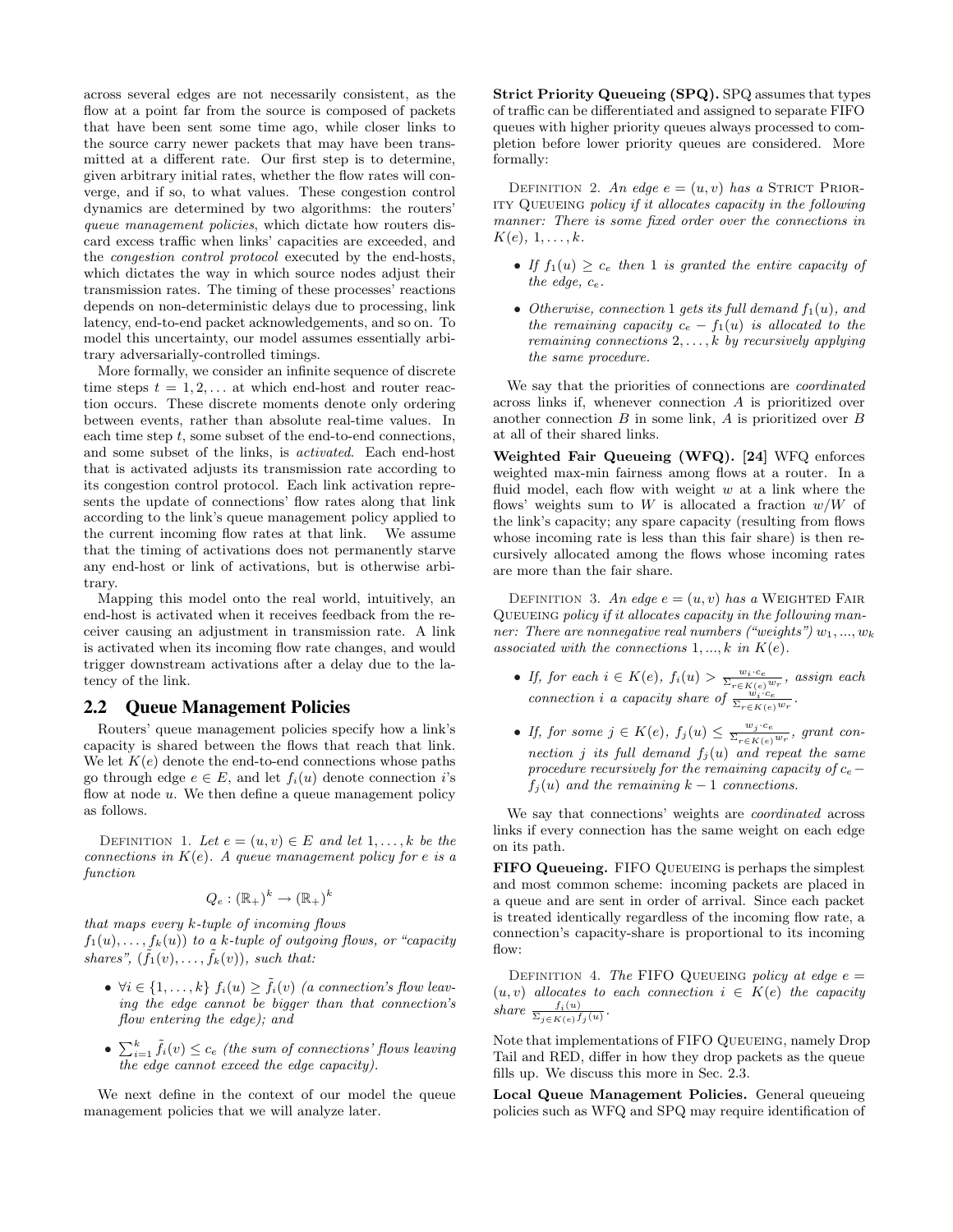each end-to-end flow. We now introduce a property called locality which is a class of policies that avoids this per-flow processing.

Informally, we call a policy local when the handling of a connection depends only on its neighborhood at a router, i.e., the previous and next hops. In other words, at each router, flows are grouped into "superflows" according to (input port, output port) pair. An arbitrary policy manages queueing among superflows, and each individual connection receives a share of its superflow's bandwidth which is proportional to the connection's share at the input port.

DEFINITION 5. An edge  $e = (u, v)$  has a local queue management policy if the following holds: Let  $e_1, ..., e_t$  be u's incoming edges in G. There is a function  $g : (\mathbb{R}_{+})^t \to$  $(\mathbb{R}_+)^t$ , such that for every  $e_j$ , and every connection  $i \in$  $K(e)$  whose route goes through  $e_j$ , i's capacity-share on  $e$ is  $\frac{f_i(u)}{F_{e_j}} \cdot g_j(F_{e_1}, \ldots, F_{e_t}),$  where  $F_{e_r}$  denotes the total sum of the flows at u of the connections in  $K(e)$  whose paths traverse the edge  $e_r$ .

The simplest local queueing scheme is FIFO Queueing. We also define LOCAL WEIGHTED FAIR QUEUEING (LWFQ), which is a local analogue of WFQ: Let  $e = (u, v)$ , and let  $e_1, \ldots, e_t$  be u's incoming edges. The packets of the flows in  $K(e)$  traversing each incoming edge  $e_i$  are grouped into a "superflow". Then, WFQ is run among these superflows. Each connection gets its proportional share in the capacity share allocated to the superflow to which it belongs.

#### 2.3 Simulator

To validate our fluid model, we tested several convergence scenarios in a custom discrete-event simulator. Although we tested several combinations of parameter values, in the results presented here, links have a maximum queue size of 1000 packets, 100 Mbps bandwidth, and 50 ms propagation delay. (This delay is rather large for a single link, but could realistically represent a multihop path or VPN link. We observed similar results for smaller delays and other bandwidth values; we chose these values simply for ease of visualizing the results.) Senders inject 1000-byte packets with Poisson interarrival times such that the mean sending rate is 100 Mbps. Uniform-distributed interarrival times produced similar results (not shown).

We tested FIFO QUEUEING with Drop Tail and observed that the output flow rates were very sensitive to the timings of the flows' packet injections—a well-known effect stemming from the fact that when the queue is full, a packet is likely to be accepted into the queue only if it happens to arrive just after a packet leaves the queue. Our fluid model does not capture this effect. However, as we will see, our model *does* accurately predict simulations when instead of Drop Tail, we use a slightly simplified version of Random Early Detection (RED) [11]. This policy removes Drop Tail's strong dependence on precise packet timings, and all the simulation results that we present use this strategy. Specifically, if the queue is  $\leq 80\%$  full, the packet is always accepted; otherwise, it is dropped with probability increasing linearly from 0 to 1 as the queue length increases from 80% to 100% full. When using SPQ rather than FIFO Queueing, we follow the same policy except an arriving packet is always enqueued, and the least priority packet in the queue (possibly the one that just arrived) is the one that is probabilistically dropped.

# 3. CONVERGENCE WITH FIXED RATE SENDERS

The main focus of this paper is to characterize incentive compatibility and efficiency, which involves end-host dynamics (see Sec. 4). However, to address this question, we must first understand the network's behavior in the seemingly simple scenario that all sources are transmitting at a *fixed* rate. One might expect that fixed inputs lead directly to fixed (converged) output rates. In Section 3.1 we give several simple examples that show that even when senders send at constant rates, the system can have complex dynamics, including multiple stable states and persistent oscillation. Hence, with a poor choice of router queueing policies, oscillations can be inherent to the network, rather than being caused by the end-hosts. In Section 3.2 we give strong guarantees for WFQ and SPQ with coordinated weights and priorities: these policies have a single fixed point to which they converge in finite time. In Section 3.3 we show that local queueing policies including FIFO QUEUEING have qualitatively different convergence properties, in that they can only guarantee asymptotic convergence. We also show that FIFO Queueing does guarantee the existence of at least one fixed point, and that in the special case that there is a single cycle of dependencies, it will (asymptotically) converge.

#### 3.1 Convergence is Nontrivial

Example 1: Consider the network of Figure 1. There are two connections  $C^1, C^2$ . All edge capacities are 1. The links use SPQ with uncoordinated priorities such that each link prioritizes packets that have traveled a longer distance before arriving at that link. Thus, edge  $(1, 2)$  prioritizes  $C^2$ , and edge  $(3, 4)$  prioritizes  $C<sup>1</sup>$ .

Figure 1: A network in which STRICT PRIORITY Queueing with uncoordinated priorities has infinitely many stable states, but may also oscillate indefinitely.



Consider the case that  $C^1$  and  $C^2$  start transmitting simultaneously at a fixed rate of 1. At first, all of  $C^1$ 's traffic would go through the edge  $(1, 2)$ , and, similarly, all of  $C^2$ 's traffic would go through the edge (3, 4). Because each of the edges  $(2, 3)$  and  $(4, 1)$  is used by exactly one connection (no competition), this means that next all of  $C^1$ 's flow would reach vertex 3, and all of  $C^2$ 's flow would reach vertex 1. However, observe that because  $C^1$  is preferred at  $(3, 4)$  and  $C<sup>2</sup>$  is preferred at  $(1, 2)$ , this implies that all traffic of the less preferred connection on these edges will now be discarded. Hence, after a while  $C^1$ 's traffic will not reach vertex 3 and  $C^2$ 's traffic will not reach vertex 1, thus re-enabling  $C^1$  and  $C<sup>2</sup>$  to get the full capacities of  $(1, 2)$  and  $(3, 4)$ , respectively. Observe that this brings us back to the initial state, and so this process can go on indefinitely, never reaching a stable state.

We observe that in this small network there are infinitely many stable states: For any  $p \in [0,1]$ , the flow pattern is stable when  $C^1$  is assigned capacity share p on each edge on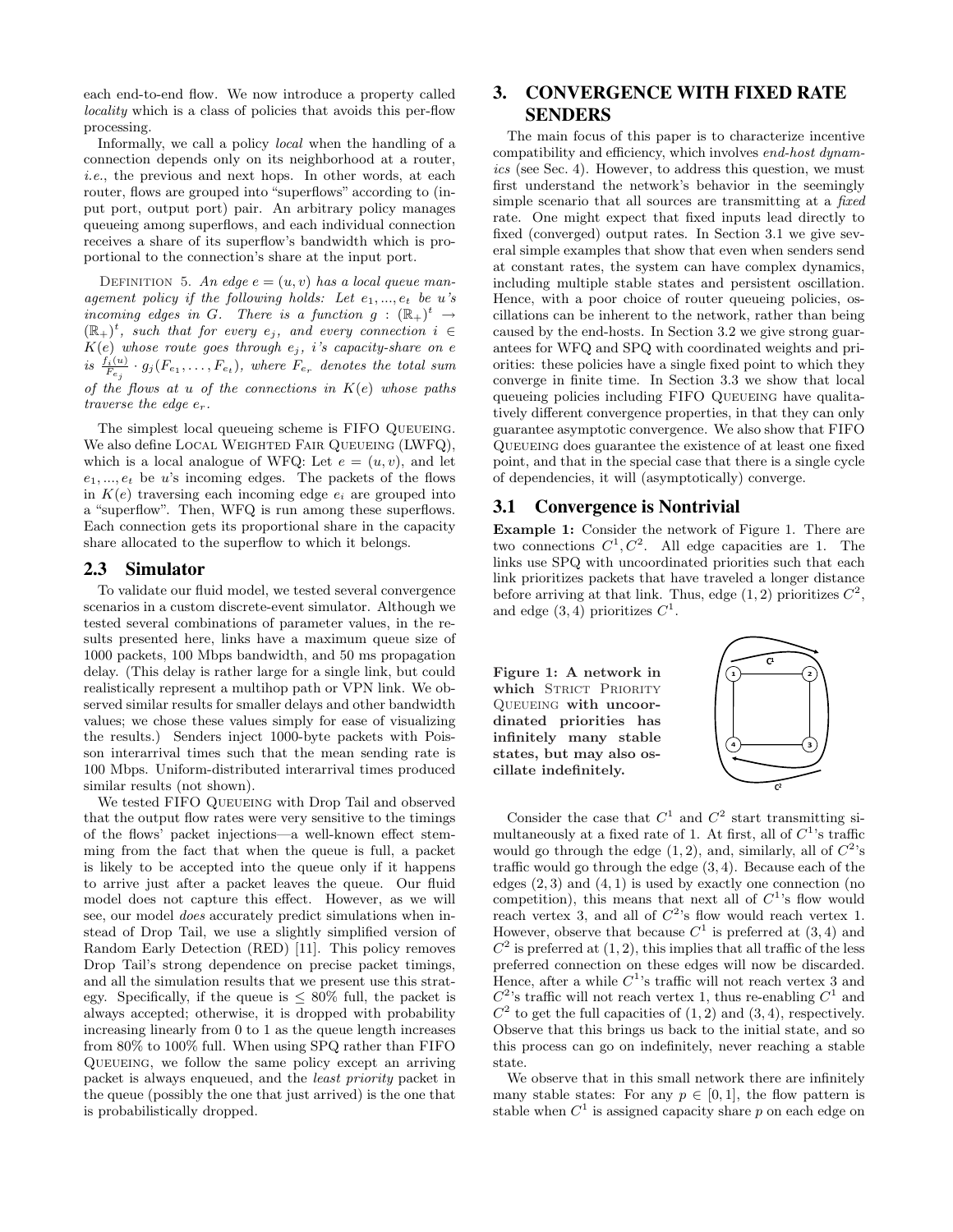its path, and  $C^2$  is assigned a capacity share of  $(1 - p)$  on each edge on its path.

Example 2: The example of Figure 2 shows that oscillations can occur even if a unique stable state exists in the network. There are three connections  $C^1, C^2, C^3$ . All edge capacities equal 1. Once again, links run SPQ, prioritizing packets that have traveled a longer distance so far. The flow pattern in which every connection gets a capacity share of  $\frac{1}{2}$ on each of the edges on its path is stable. It is easy to show that this is, in fact, the unique stable state in this network.

Figure 2: A network in which STRICT PRIORITY QUEUEING with uncoordinated priorities has a single stable state, but may oscillate indefinitely.



Now, consider the case in which  $C^1$  and  $C^2$  start transmitting simultaneously, at a rate of 1. Since  $C^1$  and  $C^2$  share the edge  $(1, 2)$  and since  $C<sup>1</sup>$  is preferred at that edge, it is given the full capacity 1, while all packets that belong to  $\overline{C}^2$  are discarded. Now, assume that, at this point,  $C^3$  also starts sending 1 unit of flow. Since  $C^3$  is preferred at edge (3, 1) and has no competition over the available capacity in (2, 3), it is given precedence and suppresses the traffic of  $C^1$ . This in turn allows  $C^2$  to send flow freely and suppress  $C<sup>3</sup>$ , and so on. This can go on indefinitely, never reaching a stable outcome.

Both of the examples above can also be shown to hold when the routers run WFQ with uncoordinated weights. One way to see this is to notice that WFQ can closely approximate SPQ by assigning a very large relative weight to more preferred connections. However it is easy to produce similar oscillatory examples in WFQ where weights differ by only a small constant factor (and the magnitude of the oscillations is smaller).

Simulation: Fig. 3 shows the results of a simulation of Example 1 using the simulation methodology of Sec. 2.3. Fig. 3(a) indicates that when both senders begin sending at their full rate at time 0, oscillations predicted by the fluid model occur and persist. In Fig. 3(b), flows begin at a small sending rate and increase linearly, but with  $C<sup>1</sup>$  increasing earlier than  $C^2$ . After time 0.5 sec, the rates are identical to the previous case, yet the network stabilizes to a very different outcome, with the flow rates roughly summing to 100 Mbps as predicted by the model. This demonstrates the network's sensitivity to initial conditions when using SPQ with uncoordinated priorities.

We also simulated Example 2, showing similar oscillatory behavior; we omit the results since they are similar to Fig.  $3(a)$ .

# 3.2 Coordinated WFQ and SPQ

The previous section showed that oscillations are possible when SPQ and WFQ use uncoordinated priorities or weights. We now prove that for SPQ and WFQ with coordinated parameters, convergence is guaranteed (for any network topology). The proofs have a similar structure: We show that coordinated priorities/weights imply an "isolation" between connections. This enables a recursive proof



Figure 3: (a) Simulation demonstrating oscillatory behavior in the example of Fig. 1. (b) The same scenario with different initial conditions.

technique in which connections/edges are gradually removed from consideration.

THEOREM 3.1. For any network topology, if all connections transmit at a fixed rate, all routers use SPQ, and connections' priorities are coordinated across links, then convergence to a stable flow pattern is guaranteed.

PROOF. Consider the connection  $i$  that has the highest priority on all links it traverses (since priorities are coordinated across links such a connection is bound to exist). Let  $e$  be the link on  $i$ 's route with the smallest capacity. There are two possible cases:

**Case I:** If i's (fixed) transmission rate (initial influx)  $\overline{f_i}$  is at most  $c_e$  then i's throughput is guaranteed to be  $\overline{f_i}$ . In this case, STRICT PRIORITY QUEUEING will allocate  $i$  a capacity share of  $\overline{f_i}$  on each link it traverses, and share unused capacity between the other flows in a recursive manner. Hence, after some time goes by, the network is effectively equivalent, in terms of convergence, to a network in which connection i is removed and the capacity of each link on its route is updated accordingly.

**Case II:** If i's (fixed) transmission rate (initial influx)  $\overline{f_i}$  is greater than  $c_e$  then observe that i will be assigned all of  $e$ 's capacity, and that, after awhile it will be assigned a capacity share of exactly  $c_e$  on every edge that comes after  $e$  on  $i$ 's route. Hence, after some time goes by, the network is effectively equivalent, in terms of convergence, to a network in which connection  $i$ 's route is shortened and ends just before e, edge e is removed, and the capacities of all links following e on i's original route are updated accordingly.

For both of the cases described above we show that, after some time goes by, the network can be reduced to a smaller network (by effectively removing an edge or a connection). Every such reduction fixes the flow of a connection across at least a single link. The same line of argument can be recursively applied until all connections' flows remain fixed on all edges.  $\square$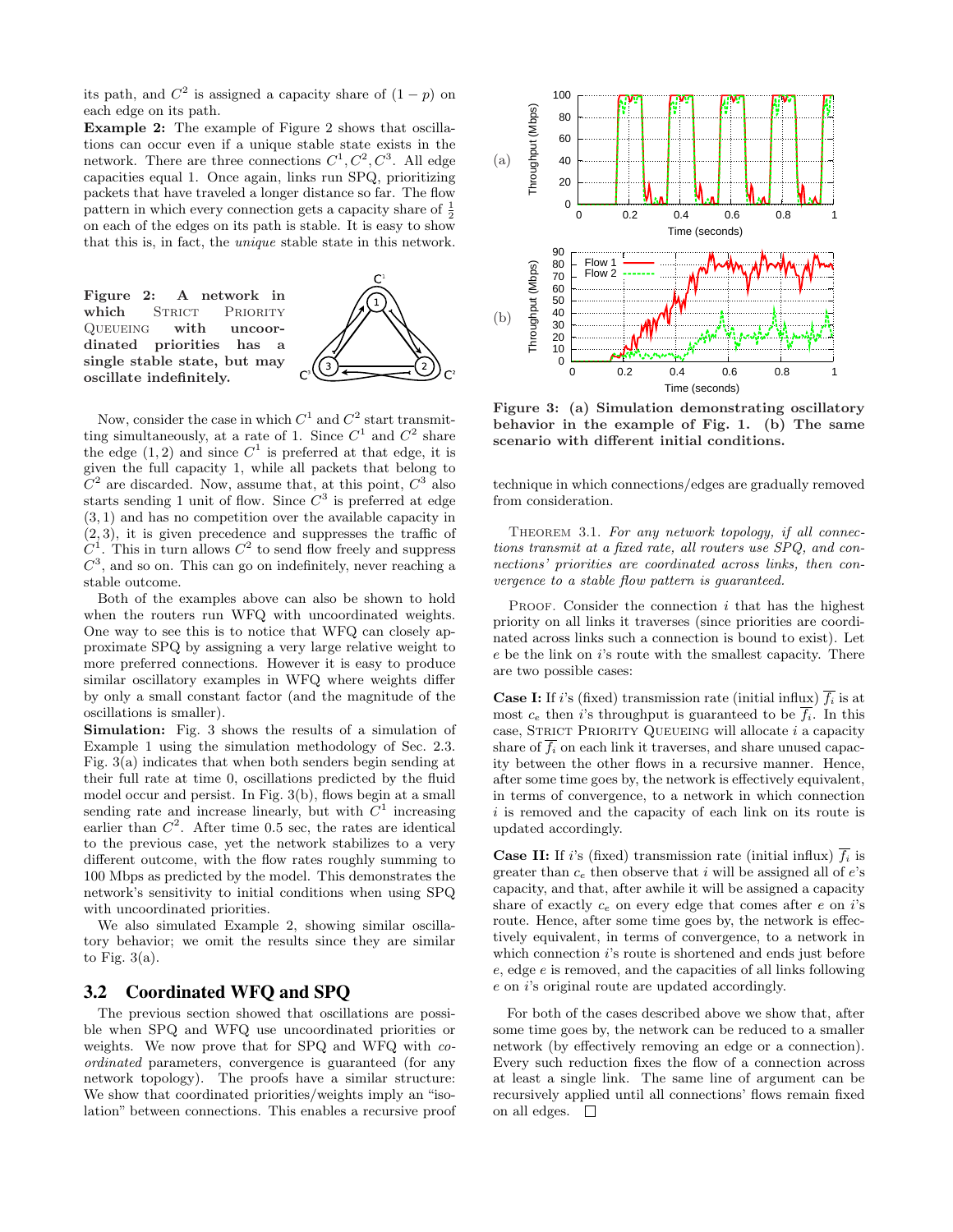A proof similar to that of Theorem 3.1 enables us to show a similar result for WFQ:

THEOREM 3.2. For any network topology, if all connections transmit at a fixed rate, all routers use WFQ, and connections' weights are coordinated across links, then convergence to a stable state is guaranteed.

PROOF. Let  $e$  be the link in  $G$  for which the expression  $\frac{c_e}{\sum_{r \in K(e)} w_r}$  is minimized. Let  $\alpha$  denote this value. We handle two cases:

**Case I:** If, for some  $i \in K(e)$ , i's (fixed) transmission rate (initial influx)  $f_i$  is at most  $w_i \cdot \alpha$ , then observe that i's throughput is guaranteed to be  $\overline{f_i}$ . This is because on any other link the value of  $\alpha$  would be greater, and so the capacity allocated to  $i$  is greater. In this case, WEIGHTED FAIR QUEUEING will allocate i a capacity share of  $\overline{f_i}$  on each link it traverses, and share unused capacity between the other flows in a recursive manner. Hence, as in the proof of Theorem 3.1, the network is effectively equivalent, in terms of convergence, to a network in which connection  $i$  is removed and the capacity of each link on its route is updated accordingly.

**Case II:** If, for every  $i \in K(e)$ , i's (fixed) transmission rate (initial influx)  $\overline{f_i}$  is greater than  $w_i \alpha$  then observe that each such connection  $i$  will be eventually be assigned a capacity share of  $w_i \cdot \alpha$  by link e and a capacity share that is no smaller by any other link on its path (by the definition of  $\alpha$ ). Therefore, after awhile each  $i \in K(e)$  will be assigned a capacity share of exactly  $w_i \cdot \alpha$  on every edge that comes after e on i's route. Hence, after some time goes by, the network is effectively equivalent, in terms of convergence, to a network in which each such connection i's route is shortened and ends just before  $e$ , the capacity of all links following  $e$  on  $i$ 's original route (including  $e$ ) are updated accordingly, and  $e$ is removed from the network.

For both of the cases described above we show that, after some time goes by, the network can be reduced to a smaller network (by effectively removing an edge or a flow). Every such reduction fixes the throughput of a connection across at least a single link. This argument can be recursively applied until all connections' flows on all edges remain fixed.  $\square$ 

We observe that, if all routers use FAIR QUEUEING, then a re-examination of the above proof implies that:

OBSERVATION 3.3. If all connections transmit at a constant rate, and if all routers use FAIR QUEUEING, then the network converges to an outcome that is max-min fair. That is, the outcome reached is such that the minimum throughput of a connection (taken over all connections) is maximized.

## 3.3 FIFO and Local Queue Management

#### *3.3.1 Convergence Properties*

While SPQ and WFQ with coordinated weights converge within a finite time interval, the following example shows that FIFO Queueing may only approach its fixed point asymptotically. While this may be acceptible in practice, it does demonstrate a qualitative difference in the behavior of FIFO vs. SPQ and WFQ. We also show that any local queueing policy which is efficient (in the sense that it uses all available bandwidth) is as bad as FIFO in this regard.



Figure 4: Simulation of FIFO QUEUEING in the topology of Fig. 1.

Consider the example of Figure 1, now with FIFO Queueing links. As before, all edge capacities and connections' fixed transmission rates are 1. Let a be  $C^1$ 's equilibrium capacity share on the link  $(1, 2)$ ; this must also be  $C^1$ 's capacity share on link  $(2, 3)$  since it is the only connection using that link. Also observe that because of symmetry, if  $C^1$ 's share on  $(1, 2)$  is a then so must  $C^2$ 's share on  $(3, 4)$  be. Thus the two input rates on link  $(1, 2)$  are 1 for  $C<sup>1</sup>$  and a for  $C^2$ ; by the definition of FIFO QUEUEING, we must have that  $C^{1}$ 's share on link (1, 2) satisfies  $a = \frac{1}{1+a}$ , which has a single nonnegative solution:  $a = \frac{\sqrt{5}-1}{2}$ . (From this one can derive that the flows' final output rates are both  $\frac{\sqrt{5}-1}{\sqrt{5}+1}$ .) We argue that the irrationality of a implies that  $C^1$ 's capacity share on (1, 2) will never converge to a fixed number. To see why this is true, simply observe that since the transmission rates of both connections are rational, and every router updates its flow rates using rational operations, it can never happen that a connection gets an irrational capacity share on any link. Hence,  $C^1$  will never get *exactly* a share of  $\frac{\sqrt{5}-1}{2}$  on link (1, 2).

We simulated the above scenario using the methodology of Sec. 2.3. One trial is shown in Fig. 4. One can observe the throughput oscillating about its final equilibrium and converging towards it in "rounds" of about 150 ms (the time it takes each flow to traverse its three links). After several rounds, these changes become small and are lost in the noise. Taking the mean throughput over the last 10 seconds of a 20-second simulation and repeating this for 10 trials results in a mean output rate of 3.832 Mbps  $(\pm 0.126$  Mbps at 95% confidence), which is within 1% of the value predicted by our fluid model,  $\frac{\sqrt{5}-1}{\sqrt{5}+1} \cdot 100$  Mbps.

We now show that this example can easily be made to hold for any efficient local queue management policy, where by saying that a queueing policy is efficient we mean that there is no needlessly unused link capacity (as is the case with STRICT PRIORITY QUEUEING, WEIGHTED FAIR QUEUEING, and FIFO QUEUEING). Replace each directed edge  $e$  in Fig. 1 by two consecutive edges,  $e_1$  and  $e_2$ , such that  $e_1$ has a very big capacity, and  $e_2$  is identical to  $e$ . Observe that this construction guarantees that all traffic reaching  $e_1$  will also reach  $e_2$  (as  $e_1$ 's queue management policy is efficient), and that  $e_2$  discards of excess traffic exactly as in FIFO QUEUEING (by the efficiency and locality of and  $e_2$ 's queueing policy, and the fact that it only has one incoming edge). Applying the above arguments to this new network leads to the same conclusions as before.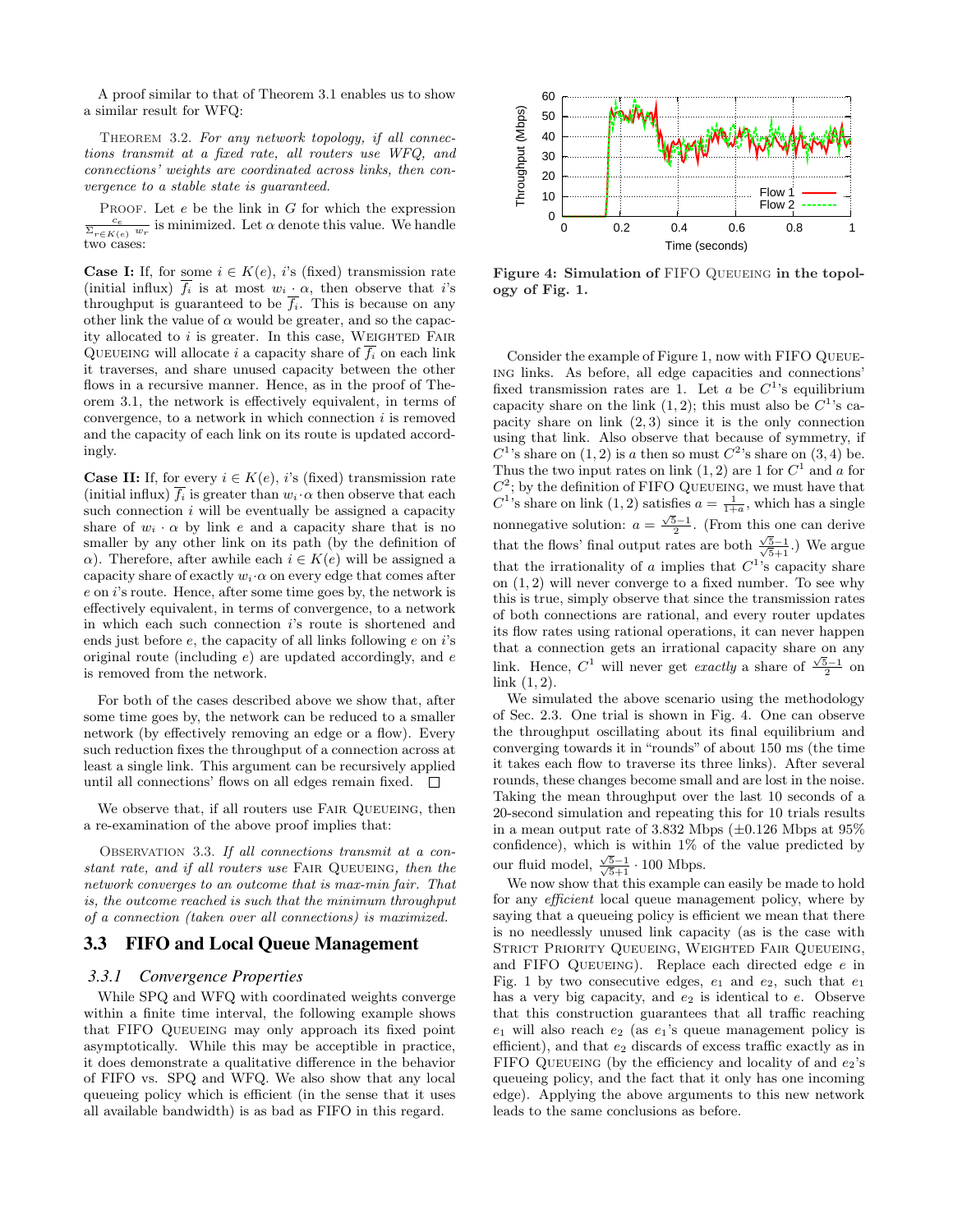#### *3.3.2 Asymptotic Convergence of FIFO*

The example of Sec. 3.3.1, while showing that for FIFO and efficient local queueing polices exact worst-case convergence is not possible, leaves open the possibility that convergence with FIFO may be achievable in the limit. Here, we give positive results concerning FIFO's convergence. We start by proving the following theorem:

THEOREM 3.4. For any network, if all routers use the FIFO policy, then there exists a stable flow pattern.

PROOF. We prove the theorem using a fixed point argument. We begin by defining the following function  $F(\vec{f}) =$  $F(f_{e_1}^1, \ldots, f_{e_n}^m)$  for each network configuration. The parameters of this function are the values of flows of all connections at each edge in the network. The function's range is the same as its domain.  $F(\vec{f})$  is defined as follows: given a vector of connections' flows per edge, F outputs, for every edge, the flows of the connections on that edge that result from updating that edge's capacity allocation according to FIFO QUEUEING., *i.e.*, the amount of flow that each connection would have on that edge after that edge alone is updated from the state  $\vec{f}$ . Observe that because FIFO QUEUEING is a continuous function, so is  $F$ , and that the domain of  $F$ (which is the same as its range) is a cartesian product of simplexes (the allowed values for flows on the same edge must sum to a number that is lower than its cost – if there are  $k$ flows then this is simply the  $k + 1$ -dimensional simplex).

Therefore, we have shown that  $F$  is a continuous function from a compact closed set to itself, and must therefore have a fixed-point  $\vec{f}$ <sup>\*</sup>. Note that this fixed point is also a stable state, since the flows on each edge will not change their values when that edge alone is updated (by the definition of  $F$ ).  $\Box$ 

It is still unclear whether there is always a unique stable flow pattern in networks with FIFO QUEUEING. In addition, we do not know whether from *any* initial flow configuration the network would eventually converge (in the limit) to a stable state under any timing. These are left as intriguing open questions.

We take a first step towards answering these questions, by showing that convergence to a unique stable state is guaranteed for topologies with at most a single feedback cycle. We conjecture that this result actually holds for all network topologies.

To better understand the dependencies between connections we define the dependency graph to be a directed graph  $G_d = (V_d, E_d)$  such that:

- Each vertex in  $V_d$ ,  $f_e^i$ , represents the flow of connection  $i$  on link  $e$  in our network (where  $e$  is an edge on connection i's route).
- There is a directed edge  $e = (f_{e_1}^i, f_{e_2}^j)$  in  $E_d$  iff  $e_1$  and  $e_2$  are two *consecutive* edges on i's route (where  $e_2$ ) comes directly after  $e_1$ ), and j's route goes through  $e_2$ . Intuitively, an edge between two vertices in  $G_d$  implies that the flow of some connection directly affects the flow of another connection.

We prove the following theorem, that applies to networks like the one depicted in Figure 1:

THEOREM 3.5. If the dependency graph  $G_d$  contains at most a single directed cycle, all sources transmit at fixed rates, and all links use FIFO QUEUEING, then there is a unique stable flow pattern, and the flow rates on each link approximate it arbitrarily closely as time advances.

The proof of Theorem 3.5 appears in Appendix A.

# 4. INCENTIVE COMPATIBILITY AND EF-**FICIENCY**

In Section 3 we dealt with the case that sources transmit data at a constant rate. We now move to the case that sources adjust their transmission rates dynamically. If sources are *selfish* in choosing these rates, when can we guarantee that sources have incentive to follow the protocol, the network would still converge to a fixed point, and this point will be efficient?

### 4.1 Efficiency and Incentive-Compatibility vs. Local Queueing Policies

It is fairly obvious that FIFO QUEUEING results in inefficiency under selfish behavior. Consider the case of two connections,  $C^1$  and  $C^2$ , that send traffic over a *single* edge  $e$  that uses FIFO QUEUEING. The maximal transmission rate of both  $C^1$  and  $C^2$  is 2, and the capacity of e is 1. Observe that, no matter what congestion control protocol  $C^2$  is using to determine how to adjust its transmission rate,  $C<sup>1</sup>$ can always increase its throughput by transmitting at its maximal rate, if it is not already doing so (because FIFO QUEUEING allocates  $C^1$  its proportional share). Therefore, the only incentive-compatible end-host protocol in this case is the protocol that instructs end-hosts to always send packets as quickly as possible. This will, of course, result in packet loss.

We now re-use the construction presented in Sec. 3.3 to show that incentive-compatibility can lead to packet loss for all local and efficient queueing policies: Substitute the edge in this example by two consecutive edges,  $e_1$  and  $e_2$ , such that  $e_1$  has enormous capacity, and  $e_2$  is identical to  $e$ . Let us assume that both  $e_1$ 's and  $e_2$ 's capacity is allocated according to some local and efficient queueing policy. Observe that, by the efficiency of the queueing policy of  $e_1$ , we have that all traffic that reaches  $e_1$  also reaches  $e_2$ . Because  $e_2$ only has one incoming link (namely,  $e_1$ ), the fact that its queueing policy is local and efficient implies that the allocation of its capacity between  $C^1$  and  $C^2$  is the same as in FIFO QUEUEING. This, in turn, implies that each connection is always rationally motivated to transmit at its maximal rate, leading to packet loss.

In fact, observe that, using the exact same construction, it is possible to show that the same result holds for local routing policies that only utilize a constant fraction of the link in case of congestion (e.g., RANDOM EARLY DETECTION). It is also easy to extend the result to the case that the queueing policy is a function of a larger neighborhood, such as the portion of the route of each connection which is within  $O(1)$ hops.

## 4.2 WFQ and SPQ are Incentive Compatible

#### *4.2.1 Probing Increase Educated Decrease*

We now present a family of congestion control protocols called "Probing Increase Educated Decrease" (PIED).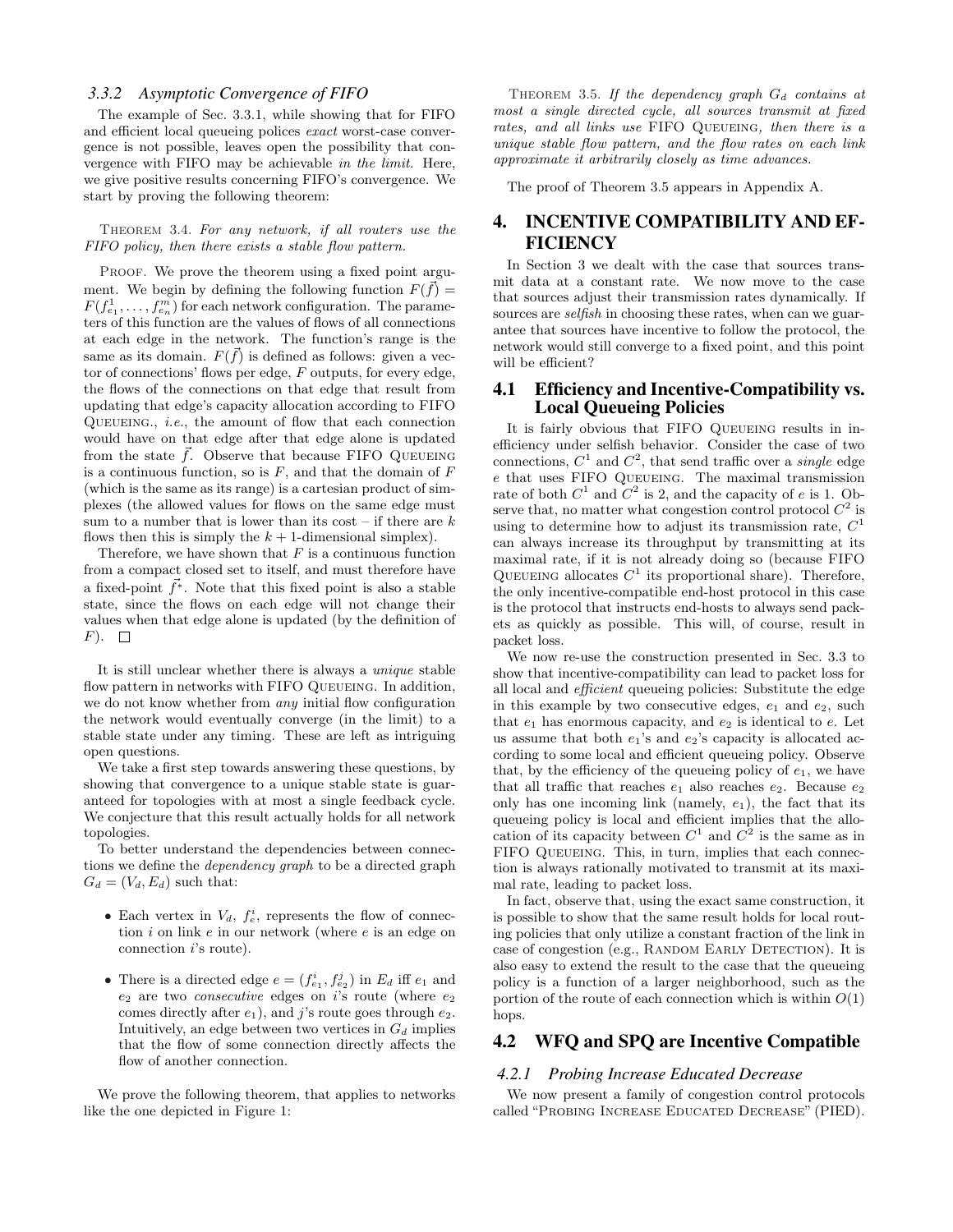

Figure 5: A graph in which a flow wastes network resources needlessly

PIED protocols are motivated by examples like the following one.

Consider the network graph in Figure 5. There are two connections,  $C^1$  and  $C^2$ , whose paths share a single edge. All edges use FAIR QUEUEING. The connections attempt to send 4 units of traffic each. The flow of  $C<sup>1</sup>$  is immediately reduced to 3 units at the edge  $(s_1, v_1)$  while  $C^2$  manages to transmit the full 4 units to vertex  $v_1$ . At this point, both connections receive an equal share of 2 flow units along  $(v_1, v_2)$ . Connection  $C^1$  therefore has 2 units of flow arriving at the target node  $t_1$ , while connection  $C^2$ 's flow is reduced further to only 1 unit that arrives at  $t_2$ . Notice however, that if  $C^2$  only sends 1 unit of flow then this unit reaches  $t_2$ , and moreover,  $C<sup>1</sup>$  then has 3 units of flow arriving at the destination. In this case, the overall network performance is better as the two connections manage to get through 4 units of flow rather than 3.

To avoid such undesirable scenarios, PIED protocols are designed to ensure that a connection's transmission rate will (eventually) match its throughput. This is achieved via the following simple rate-adjustment rule: Each source gradually increases its transmission rate until it encounters packet loss, at which point it decreases its sending rate to the throughput that the receiver observed. Different PIED protocols differ in the increase factors of the senders, *i.e.*, a sender may additively increase its transmission rate by some constant  $\epsilon > 0$ , or multiply its transmission rate by some factor as long as it does not encounter packet loss. All of our results hold for all members of the family of PIED protocols, and even for cases in which different end-hosts use different protocols within this natural family of protocols.

#### *4.2.2 Convergence of PIED*

We prove that for WEIGHTED FAIR QUEUEING and STRICT PRIORITY QUEUEING with coordinated priorities/weights, PIED protocols are guaranteed to converge to an efficient fixed point. The proofs of these results are similar in spirit to the proofs of Theorems 3.1 and 3.2, respectively.

Theorem 4.1. For any network topology, and any initial transmission rates, if all connections run PIED protocols, and all routers use STRICT PRIORITY QUEUEING with coordinated priorities, then the congestion control dynamics converge to an equilibrium point in which all connections transmit at a constant rate. Moreover, this fixed point is efficient (there is no packet loss and no needlessly unused link capacity).

PROOF. Consider the connection  $i$  that has the highest priority on all links it traverses (since priorities are coordinated across links such a connection is bound to exist). Let  $e$  be the link on  $i$ 's route with the smallest capacity. There are two possible cases:

**Case I:** If i's maximum possible influx  $\overline{f_i}$  is at most  $c_e$  then i's throughput is guaranteed to eventually be  $\overline{f_i}$ . This is because, by PIED, no matter what i's initial transmission rate is, it will increase its transmission rate until either encountering packet loss or reaching its maximal transmission rate. Because  $\overline{f_i} \leq c_e$ , and every router on *i*'s route prioritizes  $i$  over all other connections,  $i$  cannot eventually encounter packet loss. Hence, after some time goes by (regardless of the transmission rates of the other flows) STRICT PRIORITY QUEUEING will allocate i a capacity share of  $\overline{f_i}$  on each link it traverses, and share unused capacity between the other flows in a recursive manner. From that moment forth, the network is effectively equivalent, in terms of convergence, to a network in which connection  $i$  is removed and the capacity of each link on its route is updated accordingly.

**Case II:** If i's maximum possible influx  $\overline{f_i}$  is greater than  $c_e$  then observe that i will eventually be assigned all of  $e$ 's capacity. This is because, by STRICT PRIORITY QUEUEING, and the fact that  $i$  is the top-priority connection,  $i$  is guaranteed a capacity share of at least  $c_e$  on every edge it traverses (eventually). By PIED, if  $i$ 's initial transmission rate is at most  $c_e$  it will gradually increase it until reaching  $c_e$ (and encountering packet loss), at which point its transmission rate will remain fixed. If, on the other hand, i's initial transmission rate is greater than  $c<sub>e</sub>$  then it will immediately encounter packet loss and go down to its thoughtput, which is  $c_e$ . Either way, after some time goes by, i has a fixed transmission rate of  $c_e$  (regardless of the actions of the other connections). The network is then effectively equivalent, in terms of convergence, to a network in which connection  $i$  is removed and edges' capacities are updated accordingly.

For both of the cases described above we show that, after some time goes by, the network can be reduced to a network in which one of the connections is removed. Every such reduction fixes the flow of a connection across its entire route. The same line of argument can be recursively applied until all connections' flows remain fixed. Observe that, for every edge, the sum of the resulting fixed connections' flows on that edge cannot exceed its capacity. This is because this would imply that at least one of the connections is encountering packet loss and yet is not decreasing its transmission rate – a contradiction to PIED.  $\Box$ 

THEOREM 4.2. For any network topology, and any initial transmission rates, if all connections run PIED protocols, and all routers use WEIGHTED FAIR QUEUEING, then the congestion control dynamics converge to an equilibrium point in which all connections transmit at a constant rate. Moreover, this fixed point is efficient (there is no packet loss and no needlessly unused link capacity).

PROOF. Let  $e$  be the link in  $G$  for which the expression  $\frac{c_e}{\sum_{r \in K(e)} w_r}$  is minimized. Let  $\alpha$  denote this value. We handle two cases:

**Case I:** If, for some  $i \in K(e)$ , i's maximum possible influx  $f_i$  is at most  $w_i \cdot \alpha$ , then we show that, from some moment onwards, i's transmission rate is guaranteed to be  $\overline{f_i}$ . This is because i's weighted fair share on each edge is at least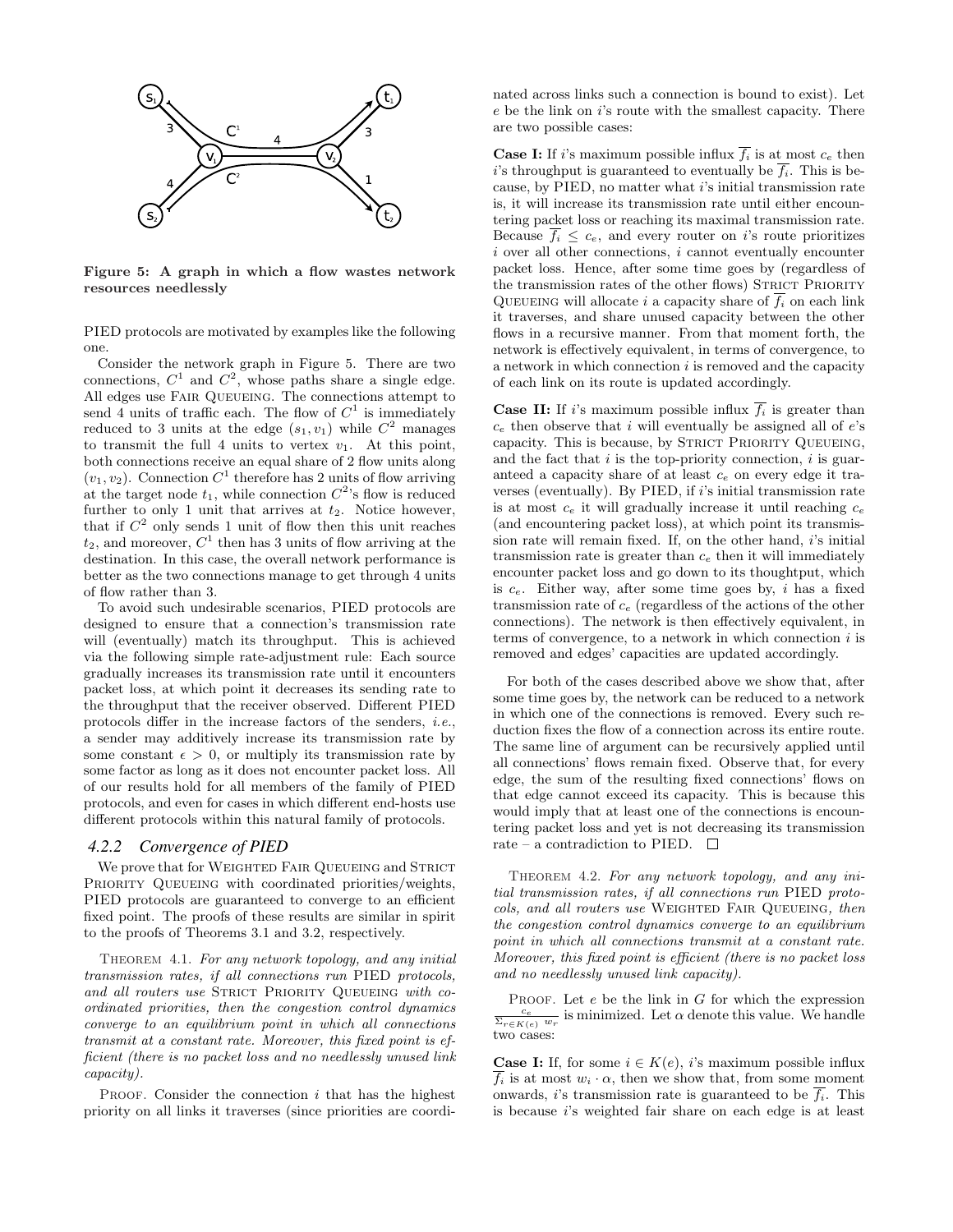$w_i \cdot \alpha$  (by the definition of e). Therefore, by PIED, i will gradually increase its transmission rate until it reaches  $\overline{f_i}$ . WEIGHTED FAIR QUEUEING will allocate  $i$  a capacity share of  $\overline{f_i}$  on each link it traverses, and share unused capacity between the other flows in a recursive manner. Hence, from that moment forth, the network is effectively equivalent, in terms of convergence, to a network in which connection  $i$  is removed and the capacity of each link on its route is updated accordingly.

**Case II:** If, for every  $i \in K(e)$ , i's maximum possible influx  $\overline{f_i}$  is greater than  $w_i \cdot \alpha$  then we show that each such connection  $i$  will eventually be assigned a capacity share of exactly  $w_i \cdot \alpha$  on link e and a capacity share that is no smaller on any other link on its path (by the definition of  $e$ ). This is because each i's weighted fair share on each edge on its path is at least  $w_i \cdot \alpha$  (by the definition of e) and so i will never encounter packet loss as long as its transmission rate is at most than  $w_i \cdot \alpha$ . This fact implies that, after some time goes by, PIED guarantees that all connections  $i$  that go through e will transmit at a rate of at least  $w_i \cdot \alpha$  (by gradually increasing their initial transmission rates if they are less than this value). Because  $\Sigma_i w_i \cdot \alpha = c_e$ , the PIED rate-decrease rule implies that the transmission rate of each connection  $i \in K(e)$  will then be exactly  $w_i \cdot \alpha$  (and will remain fixed henceforth). From that moment forth, the network is effectively equivalent, in terms of convergence, to a network in which each such connection  $i$  is removed the capacity of all links on i's route are updated accordingly.

For both of the cases described above we show that, after some time goes by, the network can be reduced to a network in which (at least) one of the connections is removed. Every such reduction fixes the flow of (at least) one connection across its entire route. The same line of argument can be recursively applied until all connections' flows remain fixed. Observe that, for every edge, the sum of the resulting fixed connections' flows on that edge cannot exceed its capacity. This is because this would imply that at least one of the connections is encountering packet loss and yet is not decreasing its transmission rate – a contradiction to PIED.  $\Box$ 

Similarly to Observation 3.3, by examining the proof above we can make the following observation:

OBSERVATION 4.3. If all connections use PIED, and if all routers use FAIR QUEUEING, then the network converges to an outcome that is max-min fair. That is, the outcome is such that the minimum throughput of a connection (taken over all connections) is maximized. Furthermore, within all such outcomes, the outcome reached maximizes the throughput of the second-lowest connection, and, within all such outcomes, the outcome reached maximizes the throughput of the third-lowest connection, etc.

#### *4.2.3 Incentive Compatibility*

We have shown that for SPQ and WFQ with coordinated priorities/weights, PIED protocols are guaranteed to converge to an efficient state in which all connections transmit at a fixed rate. We now show that these protocols are also incentive compatible. That is, we consider the case that end hosts seek to maximize their throughputs (at convergence). Incentive-compatibility is a property of PIED that means that no sender can obtain a better throughput by running a protocol other than PIED.

A stronger requirement is that of collusion proofness, which means that even a coalition of conspiring end-hosts cannot strictly better the throughput of every member by deviating from PIED.

THEOREM 4.4. For any network topology, if all routers use STRICT PRIORITY QUEUEING with coordinated priorities, then PIED is collusion-proof.

Note that the definitions of incentive compatibility and collusion-proofness leave open the possibility that a sender may obtain throughput equal to that of PIED by running a different protocol, such as sending as fast as possible. However, a reasonable model of the sender's goals is that it primarily wants to maximize its throughput, but subject to this condition it would like to send as few packets as possible (since, for example, sending a packet slightly increases CPU utilization). Under this assumption, the sending rates of PIED at convergence are the unique rates which maximize a sender's utility.

We now prove Theorem 4.4:

PROOF. By contradiction, assume that there is a coalition  $T$  (of size at least 1) of manipulative connections that can deviate from PIED and better the throughput of each member in the coalition.

Consider the connection  $i$  that has the highest priority on all links it traverses. We shall now show that  $i \notin T$ . Let e be the link on i's route with the smallest capacity. Observe that if i's maximal transmission rate  $f_i$  is at most  $c_e$  then, if all connections execute PIED, i's throughput is guaranteed to be  $f_i$  from some moment in time onwards. Hence,  $i$  cannot be in  $T$  because it is impossible for  $i$  to better its throughput. We are left with case that  $f_i > c_e$ . Observe that, in this case, if all connections execute PIED, eventually  $i$ 's throughput will be  $c_e$ . However, in this case, too, it is impossible for  $i$  to improve its throughput because it cannot possibly get a higher throughput than e's capacity, and so  $i \notin T$ .

Now, consider the outcome reached after the deviation from PIED. Observe that if  $i \notin T$ , then i must be running PIED, and so, after some time goes by,  $i$  is guaranteed to obtain a throughput of exactly  $min\{\overline{f_i}, c_e\}$ , which is the maximum feasible throughput for  $i$  no matter what the other connections do. PIED dictates that, from that moment onwards, i's transmission rate will exactly equal its throughput, and so the network is effectively equivalent to a network from which  $i$  is removed and all edge capacities along its route are updated accordingly. We can now apply the same arguments to show that the connection with the highest priority in the resulting network (that is, the connection with the second-highest priority in the original network) cannot be in T.

A repeated application of the above arguments shows that no connection can be in  $T$  – a contradiction.  $\Box$ 

THEOREM 4.5. For any network topology, if all routers use WEIGHTED FAIR QUEUEING with coordinated weights, then PIED is collusion-proof.

PROOF. By contradiction, assume that there is a coalition T (of size at least one) of manipulative connections that can deviate from PIED and better the throughput of each member in the coalition. We now prove that no connection can be in T, thus reaching a contradiction.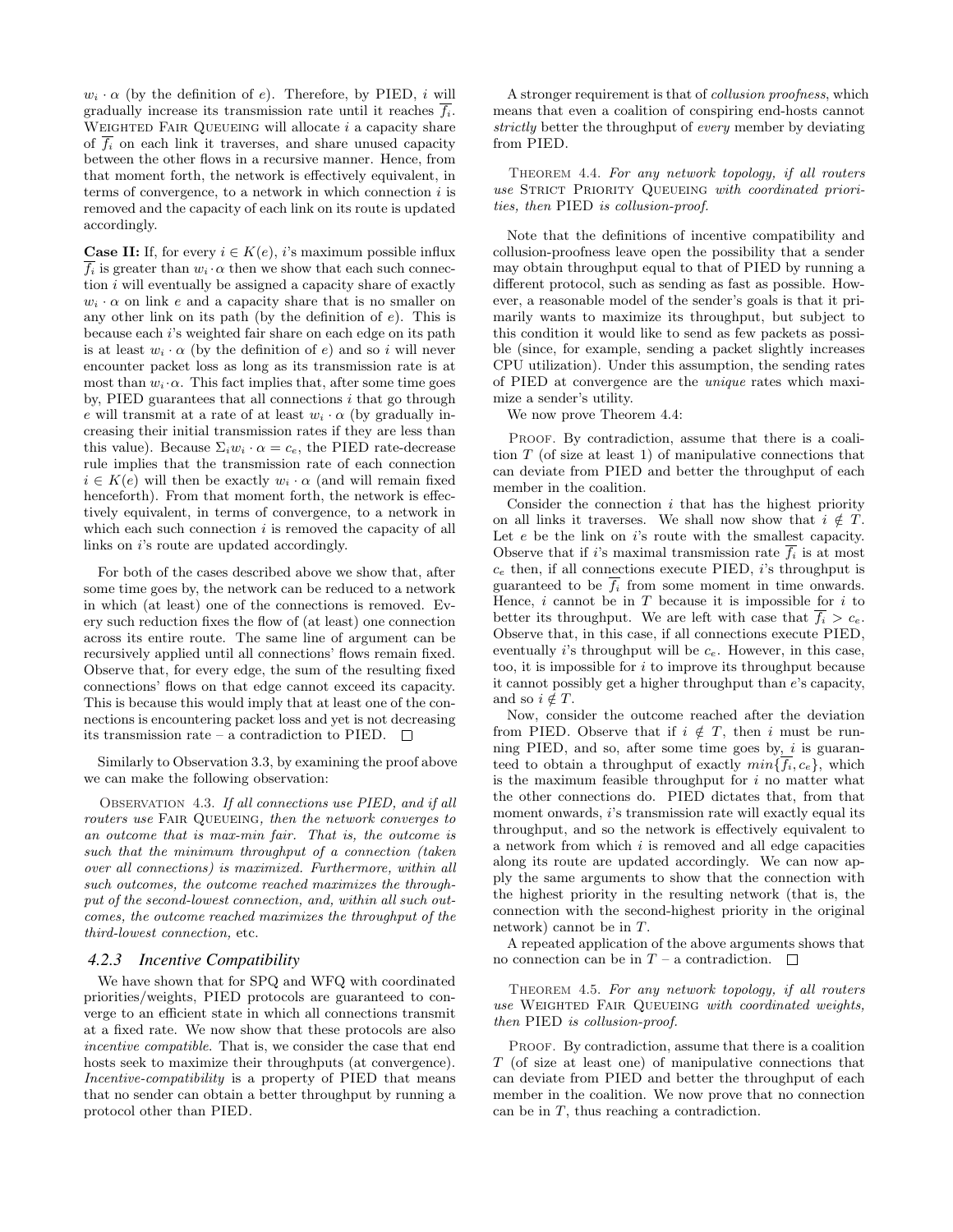Consider a connection i. Let  $\alpha$  be the minimal value of  $\frac{w_i \times c_e}{\Sigma_{r \in K(e)}}$  taken over all edges on *i*'s path. Observe that if *i*'s maximal transmission rate  $\overline{f_i}$  is at most  $\alpha$ , and all connections are executing PIED, then i's throughput is guaranteed to be  $\overline{f_i}$ . This is because i's (weighted) fair share on each edge on its path is at least  $\alpha$ . Because i can never obtain a thoughput that is higher than its maximal transmission rate, we conclude that  $i \notin T$ . Now, consider the outcome reached after T's deviation from PIED. Because  $i \notin T$  it must be running PIED. Observe that, the same arguments as before still imply that  $i$  will eventually get a throughput of exactly  $\overline{f_i}$ . By PIED, we know that i will then increase/decrease its transmission rate so that it exactly matches its thoughput. From that moment onwards, the network is effectively equivalent to a network in which  $i$  is removed, and the edges' capacities are updated accordingly. So, from now on we can assume, without loss of generality, that, when all connections are running PIED, every connection gets a thoughput that is strictly bigger than its maximal transmission rate.

Let  $e$  be the link in  $G$  for which the expression  $\frac{c_e}{\sum_{r \in K(e)} w_r}$  is minimized. Let  $\beta$  denote this value. For every  $i \in K(e)$ , WFQ guarantees that, regardless of what the other connections do, i can obtain a fair share of at least  $w_i \times \beta$ on each edge along its path. This implies that every  $i \in$  $K(e)$  that executes PIED is guaranteed to get a throughput of at least  $w_i \times \beta$ . In addition, every  $i \in K(e)$ , that is also in  $T$ , is guaranteed (by the definition of  $T$ ) to get a thoughput that is strictly bigger than  $w_i \times \beta$ . However, observe that  $\Sigma_i(w_i \times \beta) = c_e$ . This implies that no  $i \in$  $K(e)$  can be in T (for otherwise the capacity of e would be exceeded). Now, if all connections in  $K(e)$  are not in T if follows that they are executing PIED. Therefore, each  $i \in K(e)$  will eventually achieve a throughput of  $w_i \cdot \beta$ , and increase/decrease its transmission rate until it exactly equals its throughput. We conclude that after some time goes by, the network is effectively equivalent to a network without connection  $i$ , and in which the capacities of the edges on  $i$ 's path are updates accordingly.

A repeated application of the above arguments shows that no connection can be in  $T$  – a contradiction.  $\Box$ 

## 5. RELATED WORK

Over the past decade there has been much interest in the computer science community in the application of game theoretic concepts to computational environments. Nisan and Ronen [22] initiated the study of incentive-compatible computational protocols. Incentive-compatibility has been extensively studied in the context of interdomain routing [4, 6, 13, 19]. In contrast, to the best of our knowledge, this issue has received little, if any, attention in the context of congestion control. Other game theoretic aspects of congestion control have been studied: The price of anarchy [18] induced by selfish end-host behavior was examined in [1], where the degraded performance of the network in Nash equilibria, compared with the offline optimal solution, was quantified. There has also been much work on fairness in congestion control [2, 24]. Unlike these works, we are not concerned with the "quality" of the outcome reached by congestion control dynamics, but in guaranteeing that compliant behavior in the convergence process itself be in the best interest of each connection. Our work thus falls within the framework of distributed algorithmic mechanism design [5, 4, 7, 22].

A long line of research has studied the dynamic properties of congestion control protocols, including [3, 8, 9, 10, 12, 14, 16, 15, 17, 21, 20, 25]. The majority of these study the case of a single congested router with multiple flows, or of multiple congested gateways, with no cycles and hence no feedback effects [8, 3]. The topology in [17] has a cycle and hence can demonstrate feedback. The authors of [17] solved numerically for a fixed point but did not analyze theoretically the existence of such a point, or convergence to it.

We are unaware of any work analyzing the case of convergence due solely to interactions between the routers or switches themselves, with fixed-rate senders.

## 6. CONCLUSION

This paper developed a partial characterization of when congestion control schemes can guarantee convergence, incentive compatibility, and efficiency, leaving several directions for future work.

An apparently nontrivial problem which we leave open is to determine whether FIFO QUEUEING converges in the general case. It would also be interesting to study other queueing policies such as Fair Random Early Drop (FRED) [23].

While we have given sufficient conditions and necessary conditions for incentive compatibility and efficiency, they are not tight. A very interesting direction would be to derive conditions that are both sufficient and necessary, or at least to narrow the gap between the two sides. It would also be interesting to see whether in doing so, qualitative differences in convergence remain related to incentive compatibility, as we have demonstrated in the difference between local queueing policies (which can converge only asymptotically and cannot guarantee both incentive compatibility and efficiency) and WFQ and SPQ (which converge within a finite time interval and can guarantee both properties).

Finally, the incentive compatibility and efficiency of PIED protocols indicates that architecting the network for selfish behavior permits simpler end-host protocols (compared with TCP). While we believe this is a promising direction, more work is necessary to evaluate these protocols in realistic scenarios.

## 7. REFERENCES

- [1] A. Akella, S. Seshan, R. Karp, S. Shenker, and C. Papadimitriou. Selfish behavior and stability of the internet: a game-theoretic analysis of tcp. SIGCOMM Comput. Commun. Rev., 32(4):117–130, 2002.
- [2] A. Demers, S. Keshav, and S. Shenker. Analysis and simulation of a fair queueing algorithm. In SIGCOMM '89: Symposium proceedings on Communications architectures  $\mathcal{B}$  protocols, pages 1–12, New York, NY, USA, 1989. ACM.
- [3] A. Demers, S. Keshav, and S. Shenker. Analysis and simulation of a fair queueing algorithm. Journal of Internetworking Research and Experience, pages 3–26, October 1990.
- [4] J. Feigenbaum, C. H. Papadimitriou, R. Sami, and S. Shenker. A BGP-based mechanism for lowest-cost routing. Distributed Computing, 18(1):61–72, 2005.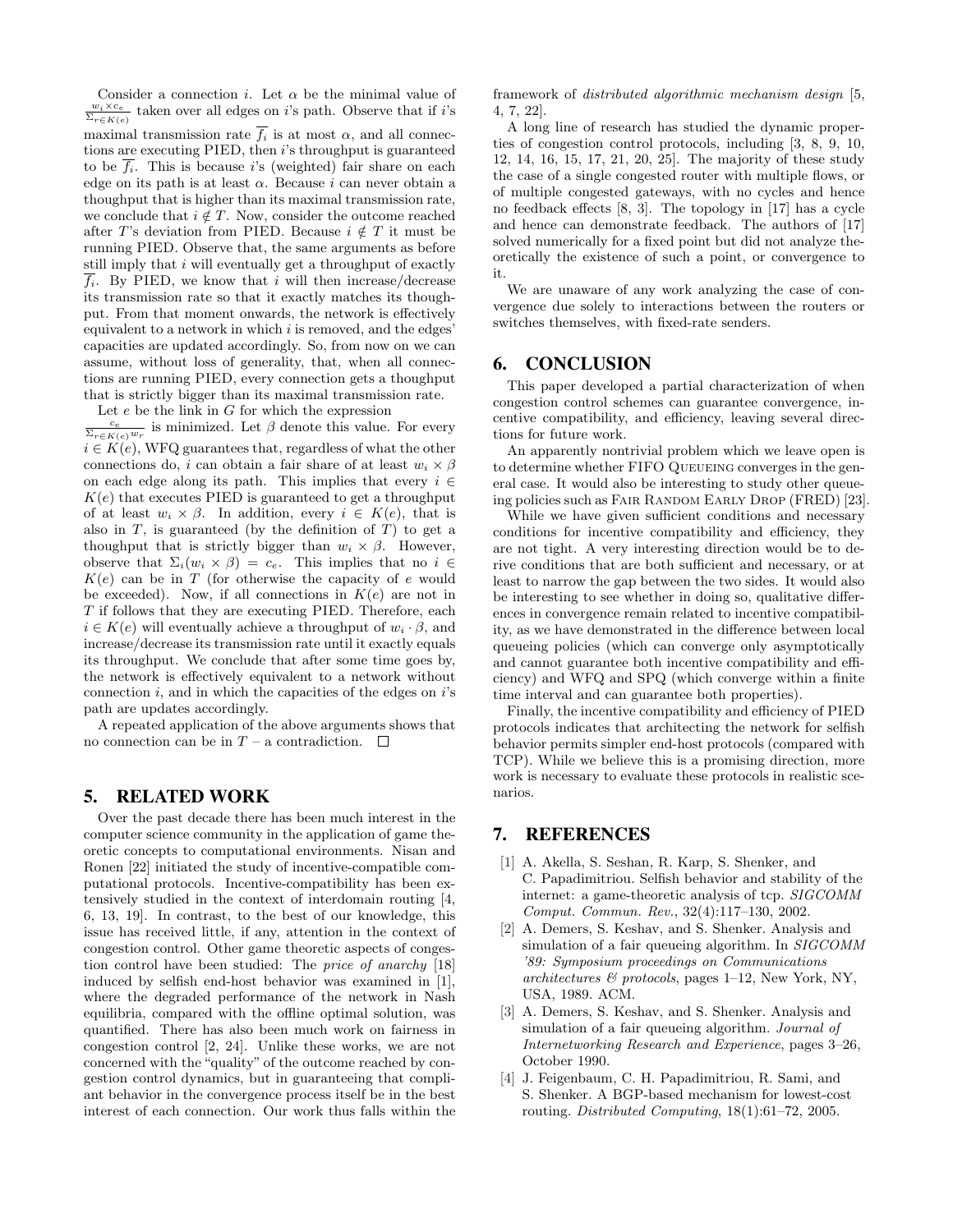- [5] J. Feigenbaum, C. H. Papadimitriou, and S. Shenker. Sharing the cost of multicast transmissions. Journal of Computer System Sciences, 63(1):21–41, 2001.
- [6] J. Feigenbaum, V. Ramachandran, and M. Schapira. Incentive-compatible interdomain routing. In EC '06: Proceedings of the 7th ACM conference on Electronic commerce, pages 130–139, New York, NY, USA, 2006. ACM.
- [7] J. Feigenbaum, M. Schapira, and S. Shenker. Distributed Algorithmic Mechanism Design. A chapter in 'Algorithmic Game Theory". Cambridge University Press, 2007.
- [8] S. Floyd. Connections with multiple congested gateways in packet-switched networks part 1: one-way traffic. Computer Communication Review (CCR), 21(5):30–47, October 1991.
- [9] S. Floyd. Connections with multiple congested gateways in packet-switched networks part 2: two-way traffic, 1991. Unpublished manuscript.
- [10] S. Floyd and K. Fall. Promoting the use of end-to-end congestion control in the internet. IEEE ACM Transactions on Networking, 7(4):458–472, 1999.
- [11] S. Floyd and V. Jacobson. Random early detection gateways for congestion avoidance. IEEE/ACM Transactions on Networking, 1(4):397–413, August 1993.
- [12] R. J. Gibbens and F. P. Kelly. Resource pricing and the evolution of congestion control. Automatica, 35:1969–1985, 1999.
- [13] S. Goldberg, S. Halevi, A. D. Jaggard, V. Ramachandran, and R. N. Wright. Rationality and traffic attraction: incentives for honest path announcements in BGP. In SIGCOMM, pages 267–278, 2008.
- [14] V. Jacobson. Congestion avoidance and control. In ACM SIGCOMM '88, pages 314–329, Stanford, CA, August 1988.
- [15] F. Kelly. Mathematical modelling of the internet. In B. Engquist and W. Schmid, editors, Mathematics Unlimited –  $2001$  and Beyond, pages 685–702. Springer-Verlag, 2001.
- [16] F. P. Kelly. Charging and rate control for elastic traffic. European Transactions on Telecommuncations, 8:33–37, 1997.
- [17] T. Kelly, S. Floyd, and S. Shenker. Patterns of congestion collapse, 2003. Unpublished manuscript.
- [18] E. Koutsoupias and C. H. Papadimitriou. Worst-case equilibria. In Proceedings of the 16th Annual Symposium on Theoretical Aspects of Computer Science, pages 404–413, 1999.
- [19] H. Levin, M. Schapira, and A. Zohar. Interdomain routing and games. In STOC 08: Proceedings of the 40th Annual ACM Symposium on Theory of Computing, pages 57–66, Victoria, British Columbia, Canada, May 2008.
- [20] D. Lin and R. Morris. Dynamics of random early detection. SIGCOMM Comput. Commun. Rev., 27(4):127–137, 1997.
- [21] S. H. Low, F. Paganini, J. Wang, S. Adlakha, and J. C. Doyle. Dynamics of tcp/red and a scalable

control. In In Proceedings of IEEE INFOCOM 2002, pages 239–248, 2002.

- [22] N. Nisan and A. Ronen. Algorithmic mechanism design. Games and Economic Behavior, 35(1):166–196, 2001.
- [23] R. Oliveira, B. Zhang, D. Pei, R. Izhak-Ratzin, and L. Zhang. Quantifying path exploration in the Internet. In Proc. Internet Measurement Conference, October 2006.
- [24] A. K. Parekh and R. G. Gallager. A generalized processor sharing approach to flow control in integrated services networks: the single-node case. IEEE/ACM Trans. Netw., 1(3):344–357, 1993.
- [25] B. Raghavan and A. Snoeren. Decongestion control. In Proceedings of the Fifth Workshop on Hot Topics in Networks (HotNets-V), pages 61–66. ACM Press, November 2006.
- [26] I. Stoica, S. Shenker, and H. Zhang. Core-stateless fair queueing: Achieving approximately fair bandwidth allocations in high speed networks. In Proc. SIGCOMM, 1998.
- [27] K. Varadhan, R. Govindan, and D. Estrin. Persistent route oscillations in inter-domain routing. Computer Networks, 32(1):1–16, March 2000.

# APPENDIX

# A. PROOF OF THEOREM 3.4

PROOF. First, notice that if there is no directed cycle in the dependencies graph, then  $G_d$  induces a partial order over the nodes, and every flow on every edge stabilizes immediately after all of its predecessors in this order have stabilized. Naturally, the first nodes in this partial order are stable by definition since they are determined by the (constant) influx of each connection into the network.

Now, if there is a unique cycle in  $G_d$ , then any node that is not part of the cycle belongs to one of two groups: nodes that can be reached from the cycle and thus come "after" the cycle, and nodes that come "before" the cycle, and cannot be reached from the cycle.

The nodes that are before the cycle form a directed acyclic graph and all their dependencies are also nodes that come before the cycle. Therefore, from some point on, these values  $f_e^i$  before the cycle will converge.

For the rest of the proof, we shall consider any vertex in  $G_d$  that is not in the cycle but has a directed edge into the cycle as if it is constant (i.e., its value has converged).

The nodes after the cycle do not influence the convergence of the cycle itself (since the cycle is unique and there are no more feedback loops), and so we will not consider them in the next part of the proof that concerns the convergence of the feedback cycle itself. Once the cycle converges, nodes after the cycle converge as well. They form a directed acyclic graph that has dependencies only in the cycle itself, and in the set of nodes before the cycle (both of which have converged at this point).

Let  $\vec{f} = (f_e^i)_{i,e}$  denote some flow configuration for the entire network, and let  $\vec{f}^* = (f_e^{i*})_{i,e}$  be another such configuration. We define the distance between these two configurations to be:

$$
d(\vec{f}, \vec{f^*}) = \max_{i,e} |f_e^i - f_e^{i*}|
$$